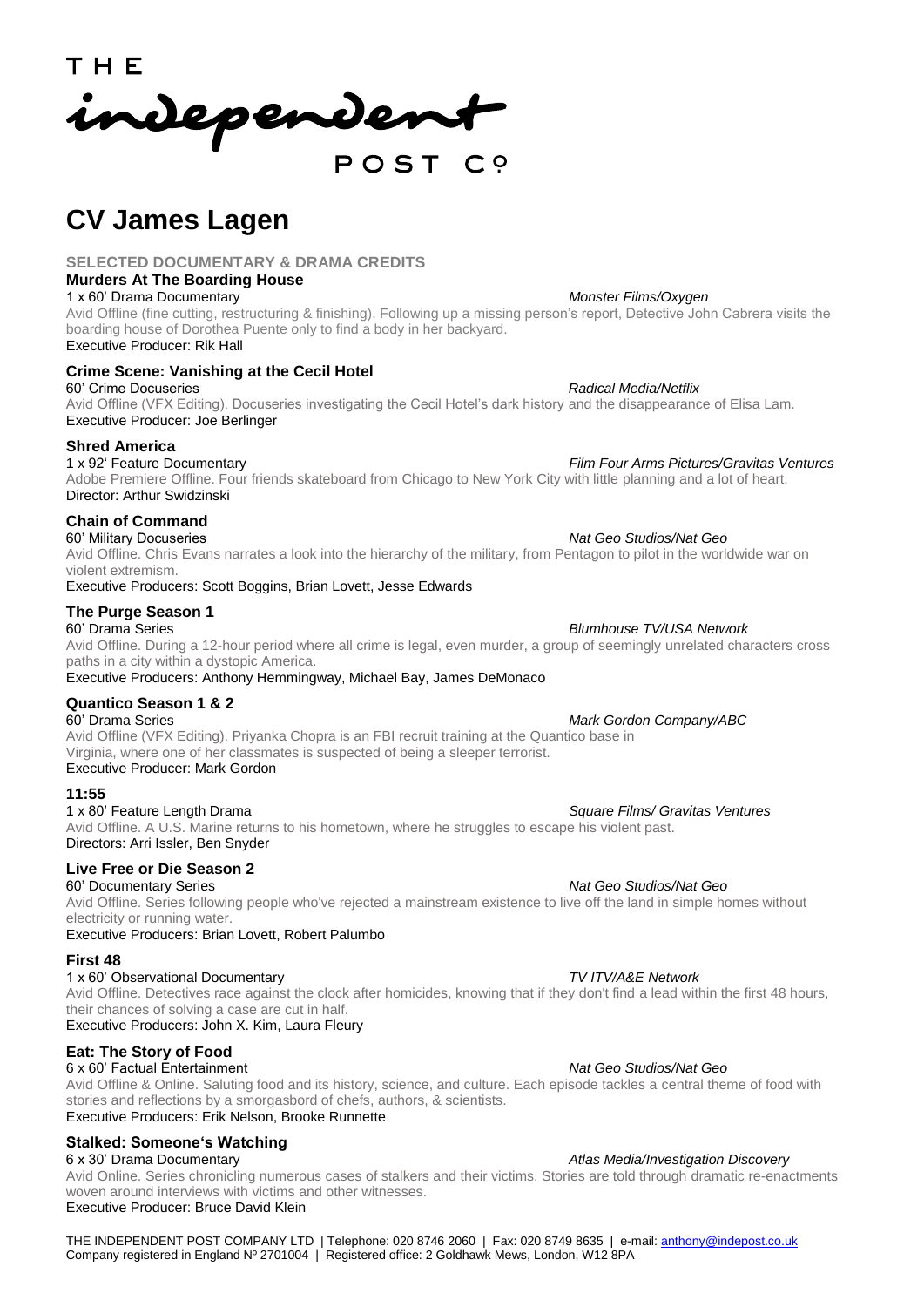### **Epic Win** 1 x 60' Observational Documentary **Atlas Media/MTV** 2009 and  $\theta$  Atlas Media/MTV

### Avid Offline. Single film that delves into the lives of three competitors across three unique sports (including competitive cup stacking) as they all train for their upcoming events. Executive Producer: Bruce David Klein

# **How to Survive The End of The World**

# 60' x 60 Factual Entertainment Series *Atlas Media/Nat Geo*

Avid Offline & Online. Examines scientifically plausible doomsday scenarios by exploring world threatening events and the methods by which humanity would fight to survive against grim odds. Executive Producers: Bruce David Klein, Bill McClane

### **Great Lakes Warriors**

2 x 60' Observational Documentary Series *Towers Productions/ History Channel* Avid Offline. Follows the lives of a number of tugboat sailors in the Great Lakes region as they brave storms and other hazards delivering cargo to port.

Executive Producer: Jonathan Towers

# **SELECTED COMEDY & ENTERTAINMENT CREDITS**

# **Horrible Histories Series 10**

30' Comedy Sketch Series *Lion Televison/CBBC* Avid Offline. Historical sketch show, based on the successful books by Terry Deary. Executive Producer: Simon Welton

### **Question Team**

### VT Inserts- Comedy Panel Show Series *Interstellar TV/Dave*

Avid Offline & After FX. Richard Ayoade invites three comedians to play a game – the twist is they each bring their own round of questions for the others to play. Whoever gets the most questions right – wins.

Series Producer: Tom Corrigan, Executive Producers: Jamie Ormerod & David Williams

### **The Read**

## 1 x 30' Comedy Panel Show *Avalon Television/Fuse*

Avid Offline (Online resolution). Kid Fury and Crissle West bring their brand of cultural commentary straight from their podcast to TV, featuring celebrity guests. Executive Producer: Jon Thoday

### **The Rain Poncho**

1 x 13' Comedy Short *Film Independent* Adobe Premiere Offline. A day in the life of two New York City moms who worry that their 15 year old daughter has a secret boyfriend or something worse.

## Director: Andrea Rosen

## **Wyatt Cenac's Problem Areas Season 1 & 2**

30' Comedy Docuseries *Avalon Television/HBO* Avid Offline. Host Wyatt Cenac explores social and cultural issues facing Americans, using satire to tackle tough topics while investigating real-world solutions. Executive Producers: John Oliver, Ezta Edelman, Jon Thoday

### **50 Central**

1 x 30' Comedy Sketch Show *Backroads Entertainment/BET* Avid Offline. Rapper 50 Cent presents a late-night comedy series featuring sketches, stand-up routines, hidden-camera pranks, and musical guests.

Executive Producers: 50 Cent, Stephen J. Savva

# **Imagine: John Lennon 75th Birthday Concert**

1 x 150' Music Entertainment Special *Special Blackbird/AMC* Adobe Premiere Online. An all-star concert event celebrating the music and message of John Lennon in honour of what would have been his 75th birthday.

Director: Gregg Gelfand

### **Halo Awards**

### 1 x 60' Awards Show *Nickelodeon Productions/Viacom*

Avid Offline (Online Resolution). Nick Cannon presents awards to five children making a difference in their communities. Featuring live performances and pre-taped segments. Executive Producer: Nick Cannon

### **Star Talk**

### 1 x 60' Factual Entertainment *Nat Geo Studios/Nat Geo*

Final Cut Offline. Host Neil Degrasse Tyson discusses scientific topics through one-on-one interviews, panel discussions, and pre-taped segments.

Executive Producers: Brian Lovett. Neil Degrasse Tyson